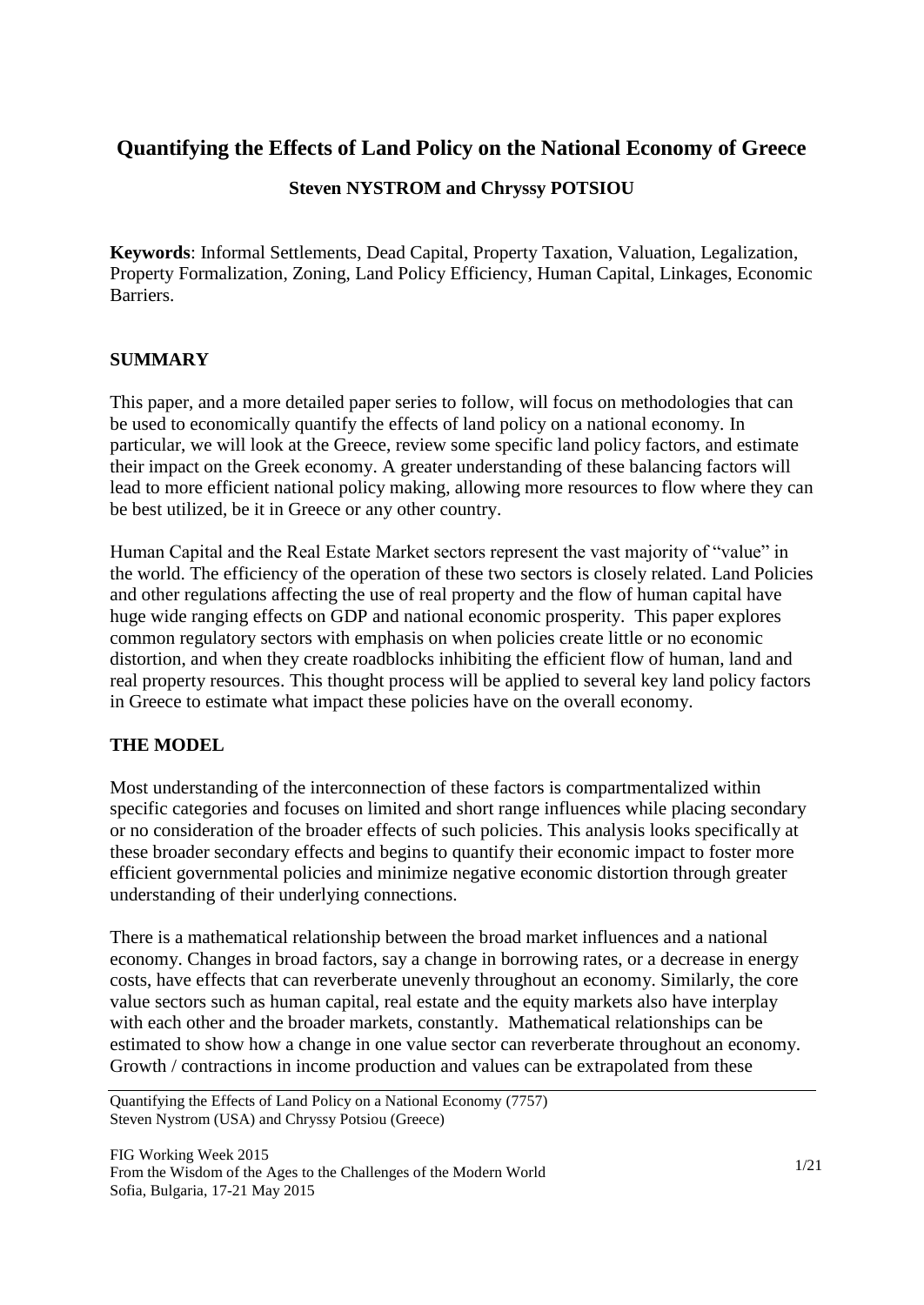estimates. Individual land policy decisions are one such force that reverberates throughout an economy with large lasting impacts. The effects on GDP (among other effects) can be derived from these mathematical interactions.

The key point to take away is that the value components of a national economy and the broader multi-national effects as well, are a complex multi-dimensional socio-economic math problem. Any policy change (land policy in this instance) should begin by estimating the implications for all of the main value sectors in the economy. This will allow for more efficient decision making and the elimination or minimization of wasteful policies through more transparency. Wasteful policy in an economy the size of Greece's for example, could quickly cost billions in lost GPD, and corresponding tax revenue. Ignoring the wide reaching effects of land policy decisions does nothing to minimize their effects, but it does hamper effective decision making by both governmental authorities and the public at large.

In this paper we will discuss a simple model for estimating the effects of certain land policy factors on the Greek national economy by looking at how they relate to the country's main value sectors. Greater accuracy in estimation, and a better understanding of the broader effects of many other key economic influences can be accomplished through deeper study and more detailed data / analysis. This takes time and resources. This papers goal is to create awareness and refine these efforts by understanding of the key national economic interactions.

#### **EXTERNAL FACTORS INFLUENCING THE NATIONAL ECONOMY**

A national economy, the Greek in our example herein, operates as a national economic organism in the broader international markets. To fully understand the economic impacts of any single policy one must first understand the specific national economic forces at play, and to a somewhat lesser extent, how it operates in the broader sphere of economies outside of their national borders.

| 1) | <b>Broad Market Influences</b> |
|----|--------------------------------|
| 2) | <b>National Antagonists</b>    |
| 3) | <b>National Protagonists</b>   |
| 4) | <b>Core Trade Markets</b>      |
|    |                                |

This stage of the analysis identifies the Broad Market Influences that affect large national and multi-national areas. These could include state of the overall world economy (such as the World Financial Crisis), the price of energy, typical broad multi-national borrowing rates, general risk perception of the country in question (Greece in this instance), regional stability, and other very broad factors.

While an in-depth study of these factors as they relate to Greece has not been made at this time, the impacts of expected changes in these factors (Greece's status in the EU, borrowing ability, energy prices, the pace of financial recovery in Europe…etc.) can be mathematically modelled to estimate the effect of specific changes on the economy. For instance, a decrease

Quantifying the Effects of Land Policy on a National Economy (7757) Steven Nystrom (USA) and Chryssy Potsiou (Greece)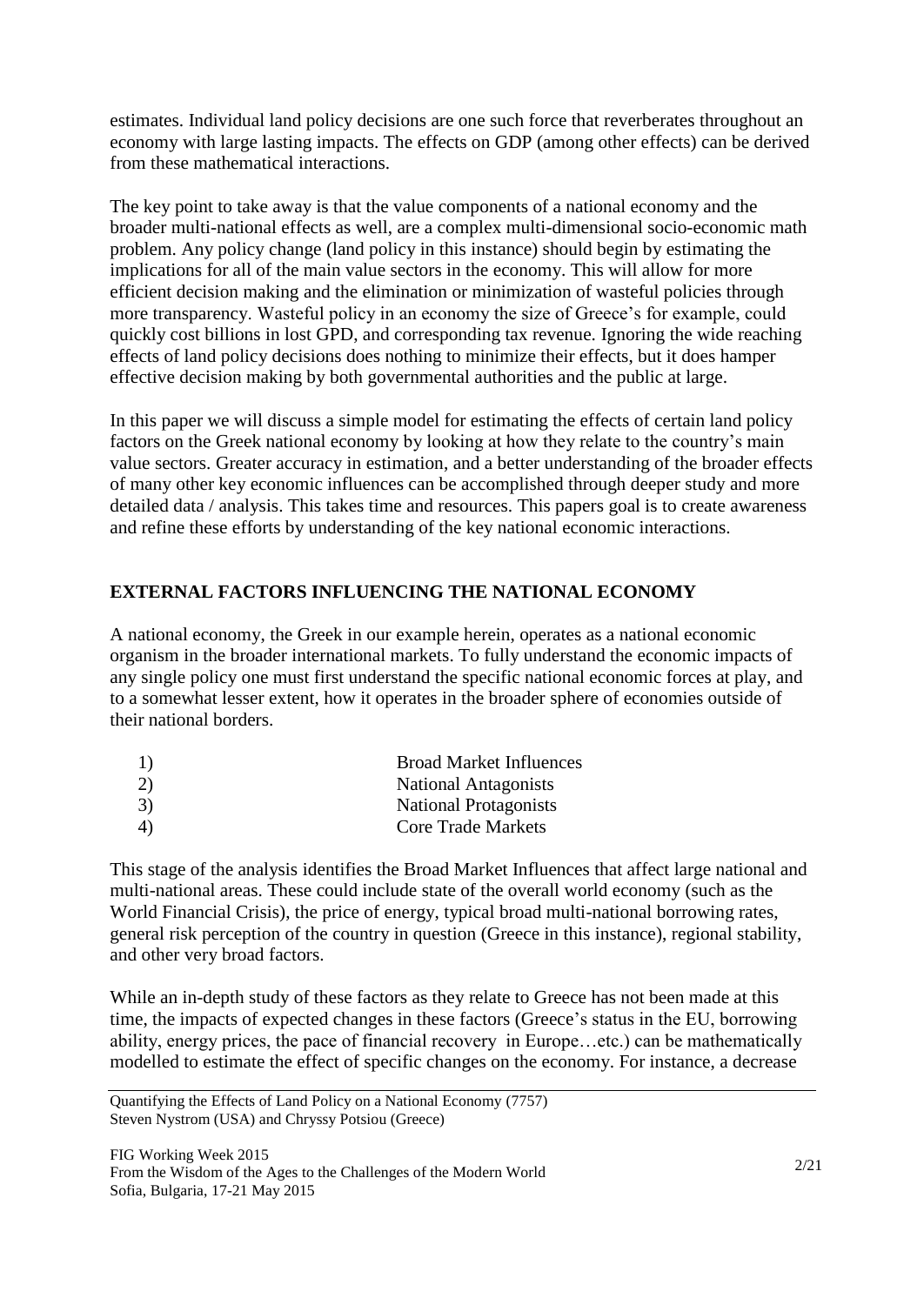in energy costs will lower cost of living expenditures for those people relying on cars, and lower energy costs for residential and commercial uses as well. With the right data, an economist can trace which sectors of the economy will exact benefit (or lose) and how much extra resources those sectors will have to expend.

While these broad market factors are not the primary focus of this paper, it is important to note that proper mathematical modelling of the impact of these changes can be accomplished and this will increase the accuracy of the remainder of the mathematical model.



# **National Economic Value Components**

### **NATIONAL ECONOMIC VALUE COMPONENTS**

Now that we have identified the broader general market forces, we will go on to describe the core components that make up the vast majority of all "value" on the earth or within a specific nation. While so far we have described the economic setting from the "outside" in towards a specific (land) policy, when we perform our mathematical efficiency or in-utility modelling, we will in fact start from the specific policy and estimate its effects outward.

The primary economic value components are as follows:

|   | Human Capital (40%)                                |
|---|----------------------------------------------------|
|   | Cash, Small Businesses, Intangibles, & Other (24%) |
|   | Real Estate (20%)                                  |
| 4 | Equity Markets (12%)                               |
|   | Tangible Personal Property (4%)                    |
|   |                                                    |

Quantifying the Effects of Land Policy on a National Economy (7757) Steven Nystrom (USA) and Chryssy Potsiou (Greece)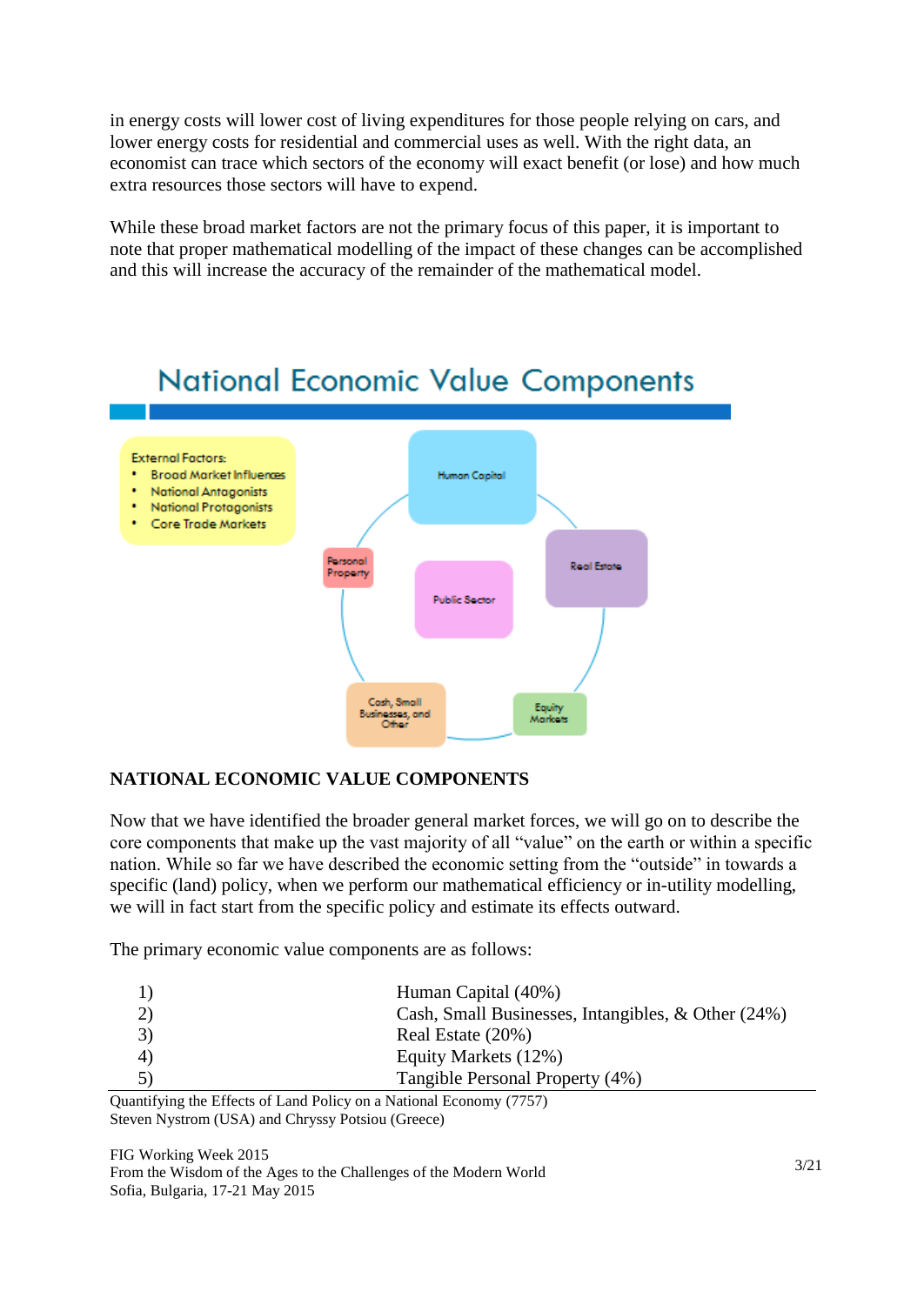The percentage noted after each category are based our estimates of the sectorial values in the United States. These percentages will clearly be different in differing countries and we have presented a reasonable approximation of the United States value breakdown as a starting basis.

Public sector assets are also an important value component. This is especially large in many countries, like Greece with a public sector that uses approximately half of GDP. This paper is primarily focused on how (land) policy changes can be economically quantified, and our focus is on private markets. However, in some nations, Greece in particular, public sector effects on the rest of the economy are huge and particular attention should be made of how this also affects efficiency / in-utility. The mathematical analysis should be similar to what we will apply herein to policy affects impacting the private value sectors.

These percentages above represent the total value of human capital, the total value of all real estate, the total value or all equity/stock markets, tangible personal property, and with another category for "other". The total value of all categories were then added and made into a pie chart showing this breakdown of the components shares.

A fairly accurate breakdown of the scale of each value sector is KEY to estimating the mathematical efficiency / in-utility impact of a specific (land) policy. This is especially important with land policy since there are very direct interactions to both the real estate markets and human capital. In the United States those two sectors account for approximately 60% of all value, and counties with weaker equity markets may see the total of those two sectors to be even higher.

For our model herein, we will apply these percentages for Greece. Greater accuracy could be obtained by analysing the Greek value components on a broad scale and refining these figures for this specific country. The glaringly obvious point to never be forgotten is the huge size of the human Capital factor. Policies that make utilization of human capital more difficult will have large negative impacts on national production. Not estimating the in-utility effects on human capital is one of the major weaknesses in short range or narrow consideration of the economic impacts of (land) policy changes.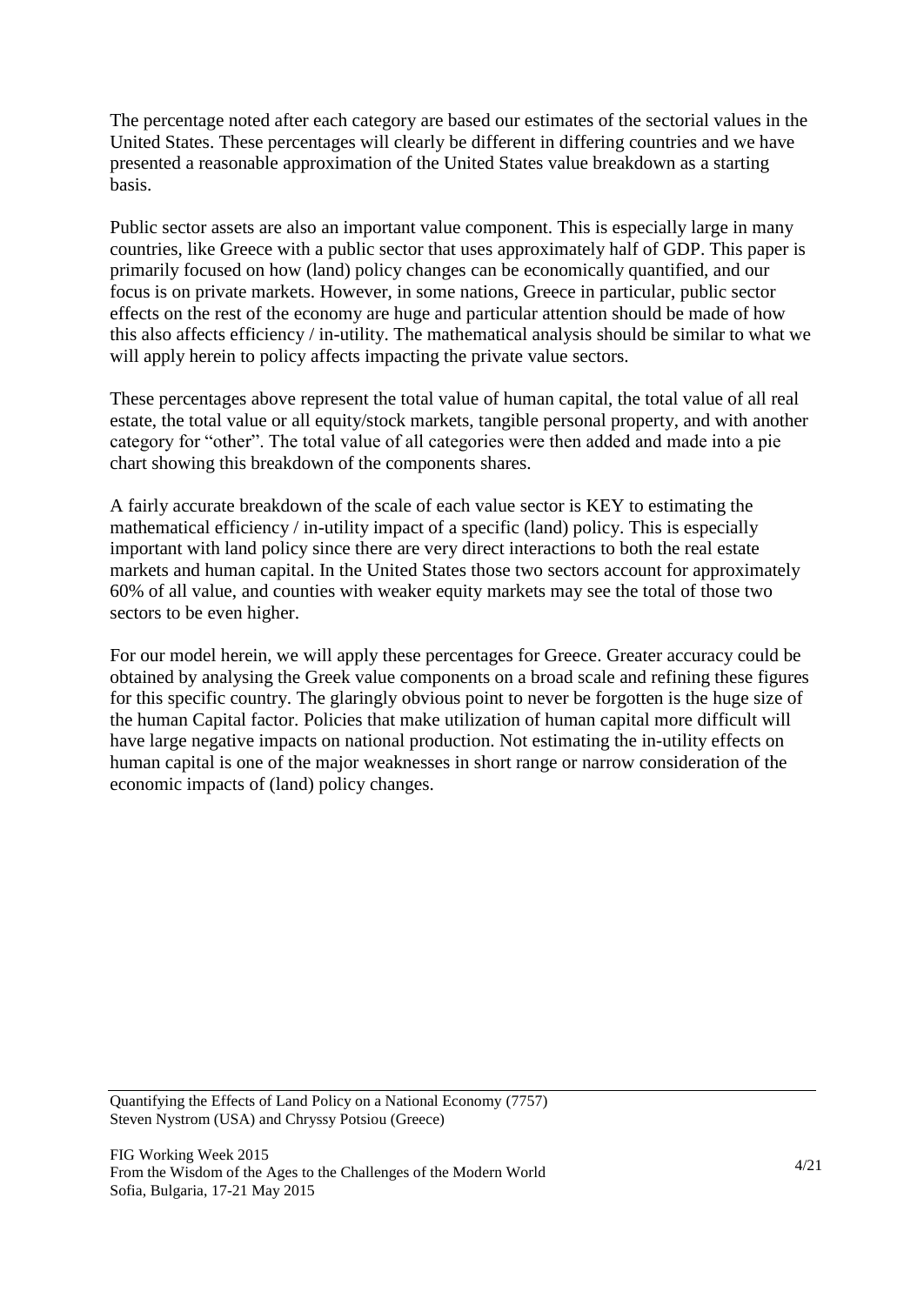# **Gross National Private Sectorial Values**



#### **PROPERTY MARKET FOUNDATION**

World Citizen Consulting scorecard project performs a Crystal Matrix analysis of the core components of real property markets. They project a 2 dimensional look at the infrastructure utilized in a healthy real property market. Their core components are:

| 1) | <b>Appropriate Regulation</b>      |
|----|------------------------------------|
| 2) | <b>Property Rights</b>             |
| 3) | <b>Access to Credit</b>            |
| 4) | <b>Effective Governance</b>        |
| 5) | <b>Rational Dispute Resolution</b> |
| 6) | <b>Financial Transparency</b>      |
|    |                                    |

Beyond each of these core components are three subcomponents. The next ring of this analysis, Property Rights for example, further expands the Crystal Matrix to show the subcategories of Property Rights, with their own subcategories as well.

| 1) | Formal Ownership |
|----|------------------|
| 2) | Legal Protection |
| 3) | Registers        |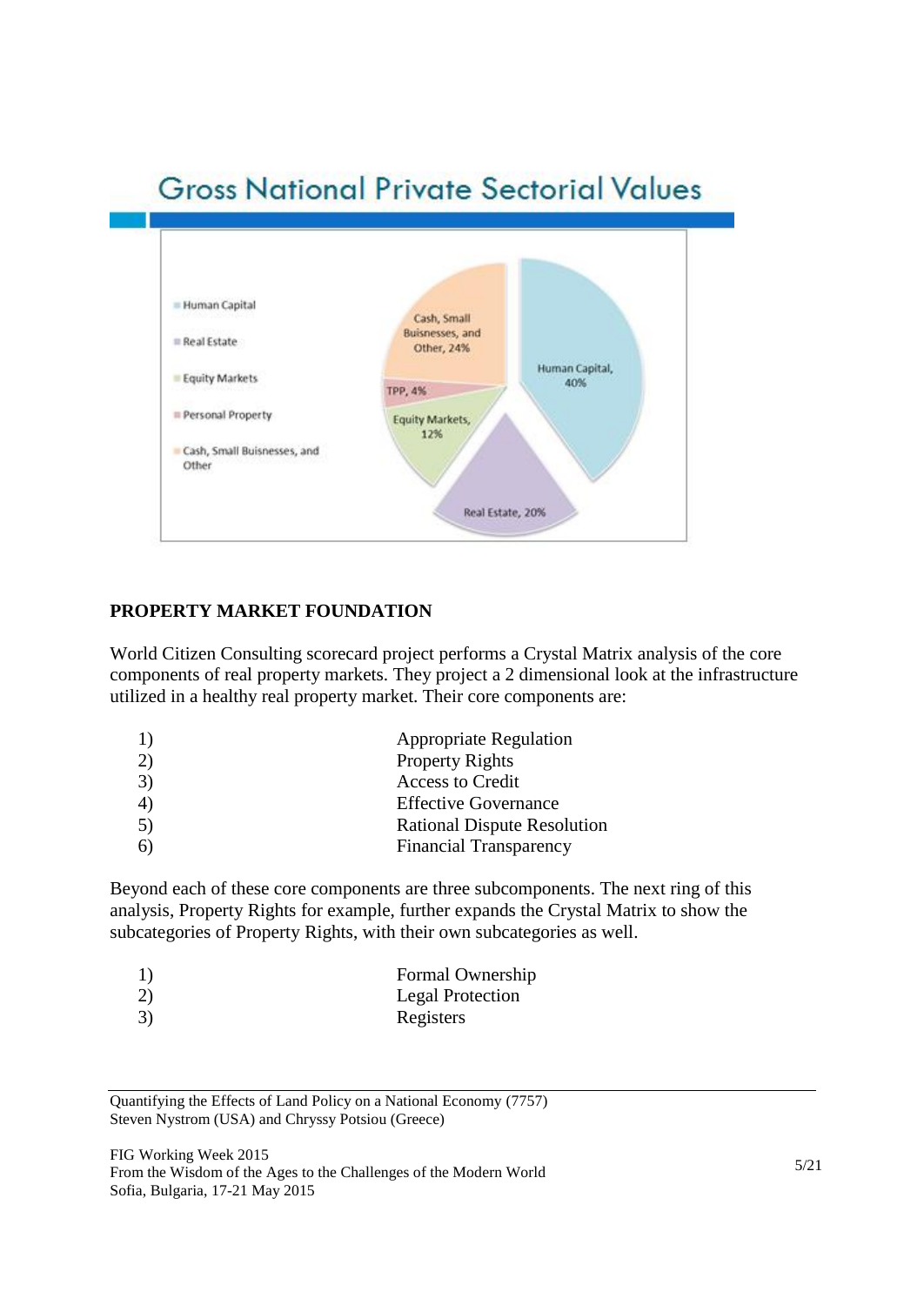The Crystal Matrix then has subcategories beneath these. The implications are that these institutional infrastructure components affect the efficient function of the Property Market sector, and by definition the values and risk levels inherent for all property types.

We think this is a fairly good beginning to understand the Property Market components. It is also a good way to frame an understanding of the interconnections that reverberate throughout this one sector with changes in policy or broader market disturbances. It will be a useful exercise to develop similar but possibly simpler Crystal Matrix forms to frame the issues surrounding the other primary value sectors (Human Capital, Equity Markets, Personal Property, Cash/Small Business/Intangible/Other, and possibly the Public Sector too).



# **Property Market Foundation**

Quantifying the Effects of Land Policy on a National Economy (7757) Steven Nystrom (USA) and Chryssy Potsiou (Greece)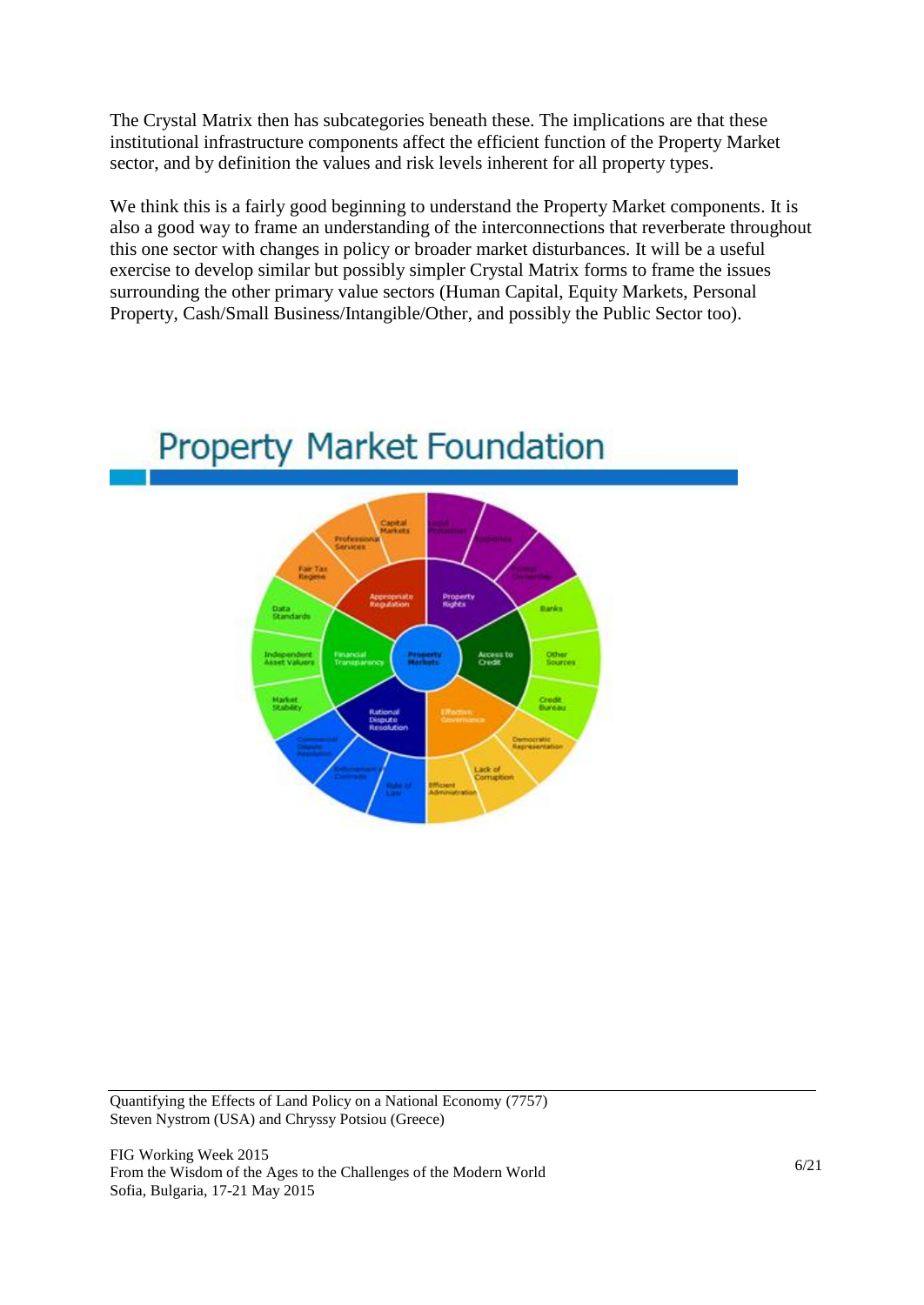# **Property Rights**



#### **OKUN'S LAW**

In economics, Okun's Law (more a rule of thumb) describes the relationship between unemployment and a country's loss in total production (GDP). The "gap version" states that for every 1% drop in cyclical employment, there is a corresponding 2% drop in GDP. When using GNP, this figure has been estimated at about a 3% decrease in output for every 1% increase in the unemployment rate.

The authors consider this to be a reasonable approximation of the general trends regarding these rates. However, the stability and usefulness of "the law" has been disputed, it will surely vary from nation to nation, the majority of this change is capacity utilization and hours worked per employee, and the magnitude of these changes seem to be declining over time in the United States. The primary reasoning cited for this effect (why GDP may increase or decrease more rapidly than unemployment changes) is as follows:

| 1) | A reduction in the multiplier effect of money     |
|----|---------------------------------------------------|
| 2) | Unemployed persons dropping out of the work force |
| 3) | Employed person working shorter hours             |
| 4) | Labor productivity change                         |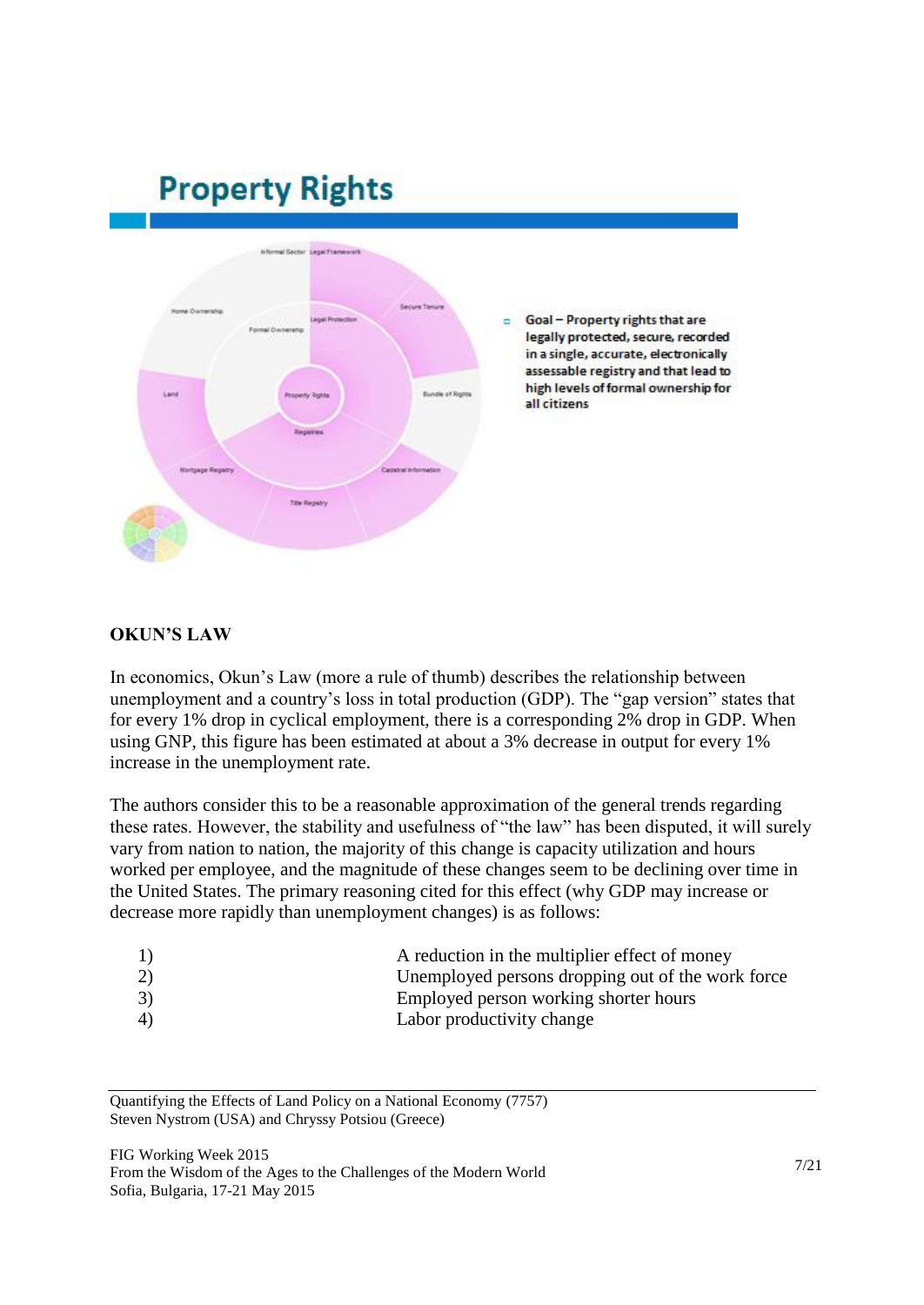The final caveats are that this relationship was tested in the United States and over a fairly narrow range of employment levels, and tends to be better for short run rather than long range forecasts.



Graph of US quarterly data (not annualized) from 1947 through 2002 estimates a form of the difference version of Okun's law: %Change GNP = .856 - 1.827\*(Change Unemployment Rate). R^2 of .504. Differences from other results are partly due to the use of quarterly data.

The gap version of Okun's law may be written (Abel & Bernanke 2005) as:

$$
(Y - \overline{Y})/\overline{Y} = c(u - \overline{u})
$$
, where

- $Y$  is potential GDP
- $Y$  is actual output
- $\overline{u}$  is the natural rate of unemployment
- $\bullet$   $\mathcal U$  is actual unemployment rate
- $\bullet$   $\cdot$   $\cdot$   $\cdot$   $\cdot$  is the factor relating changes in unemployment to changes in output

In the United States since 1955 or so, the value of c has typically been around 2 or 3, as explained above.

The gap version of Okun's law, as shown above, is difficult to use in practice because  $\overline{Y}$  and  $\overline{u}$  can only be estimated, not measured. A more commonly used form of Okun's law, known as the difference or growth rate form of Okun's law, relates changes in output to changes in unemployment:

 $\Delta Y/Y = k - c\Delta u$ , where:

- $Y$  and  $c$  are as defined above
- $\Delta Y$  is the change in actual output from one year to the next
- $\Delta u$  is the change in actual unemployment from one year to the next
- $\boldsymbol{k}$  is the average annual growth rate of full-employment output
- $\bullet$

 $\bullet$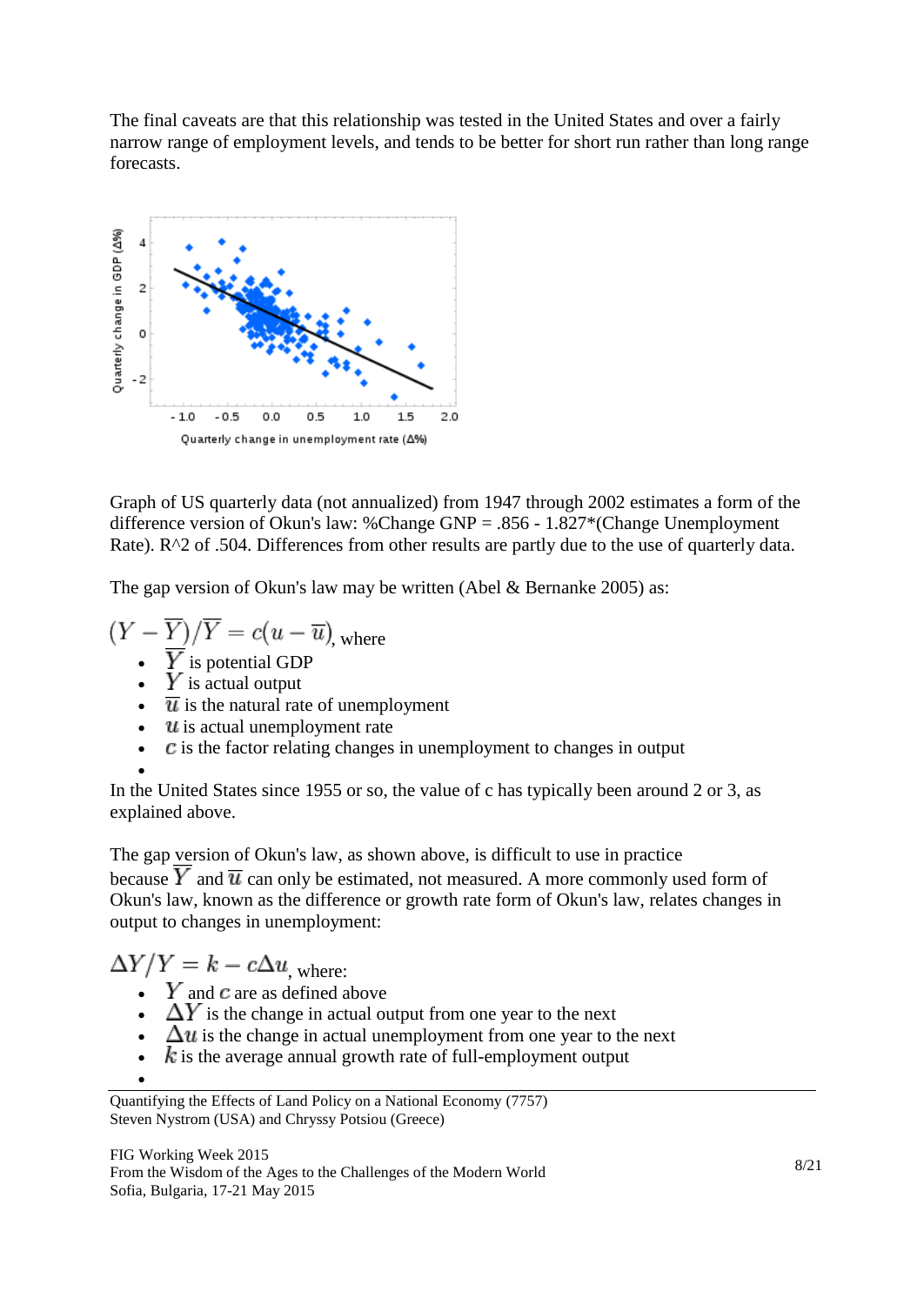At the present time in the United States, k is about 3% and c is about 2, so the equation may be written

 $\Delta Y/Y = 0.03 - 2\Delta u.$ 

The graph at the top of this article illustrates the growth rate form of Okun's law, measured quarterly rather than annually.

### **THE MULTIPLIER EFFECT IN ECONOMICS**

The multiplier effects include the money multiplier, fiscal multipliers, Keynesian and Hansen-Samuelson multipliers. This article will not go into depth on the various multipliers but the general method for the calculation of short run multipliers is comparative statistics or comparative dynamics.

The aspect of the multiplier effects we would like to highlight herein relates to the injection of new demand/income into a circular economic flow. The injection of this extra income leads to more spending, which creates more income over a specified time period, creating more demand and so forth. The multiplier effect we refer to herein is the increase in increase in gross income (GDP) arising from a new injection of spending, over a given time period (a year typically).

### **2013 / 2014 GREEK ECONOMIC SNAPSHOT**



## **Economic Snapshot of Greece**

Quantifying the Effects of Land Policy on a National Economy (7757) Steven Nystrom (USA) and Chryssy Potsiou (Greece)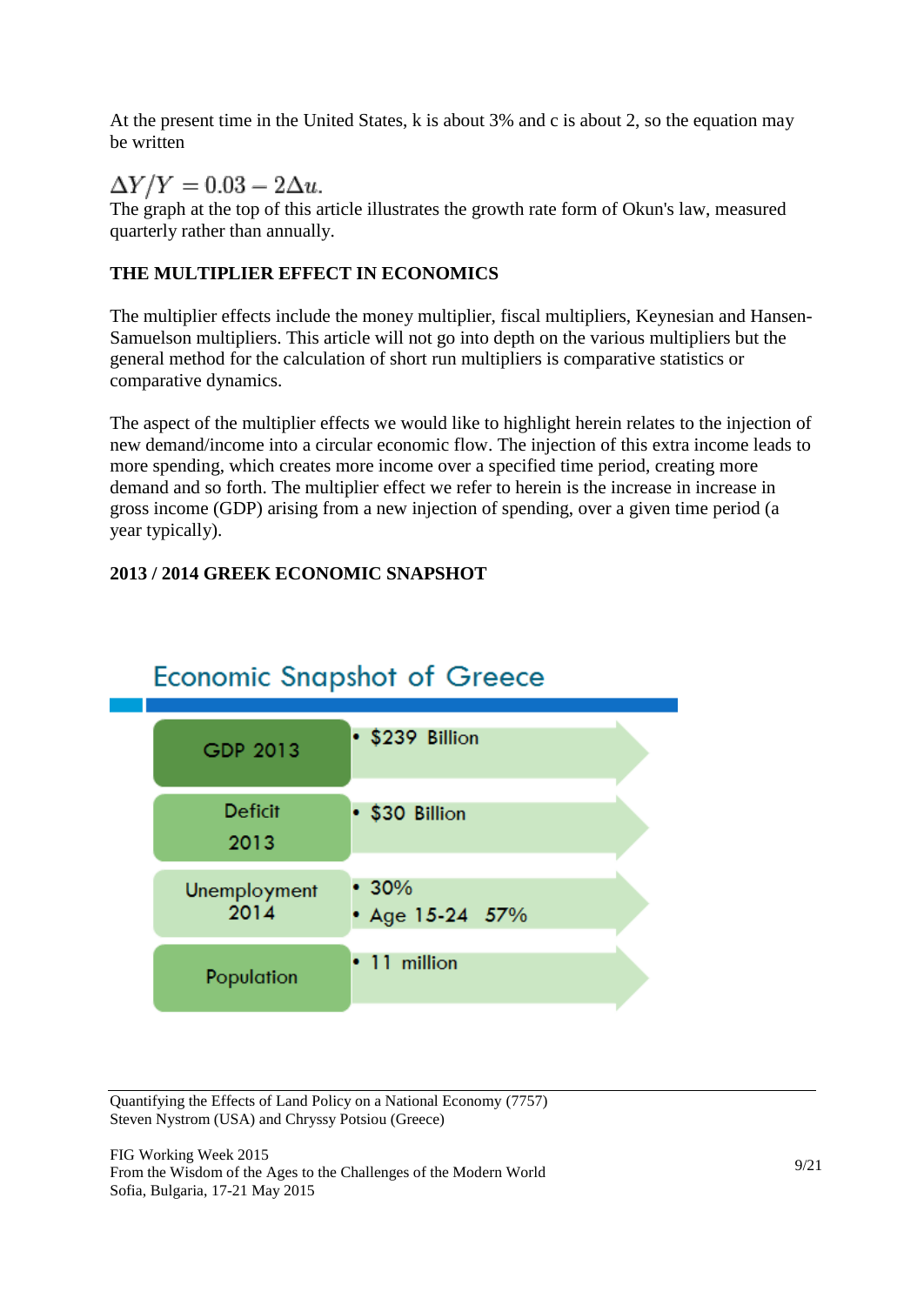These were statistics gathered over the 2013 and 2014 period. The specific figures vary over time, and will also vary based on differing data sources. The point of this analysis is not to create an argument over the exact figures at a certain point in time (although the greater the accuracy the greater reliability of the final conclusions), but to show a starting point for GDP in our analyses, to show that there has been a significant historical deficit (individual years can vary greatly), and to highlight the continued high unemployment levels.

The positive aspects of high unemployment is an understanding of the pent up GDP growth potential in the economy tied into this underutilization of this greatest valued resource in the Greek economy (and all economies). A primary (if not main) goal of the public sector should be to find ways to achieve an efficient utilization of this human capital, and (land) policies should be designed to further boost efficiency. Poor policies can easily exacerbate the problems increasing unemployment and lowering GDP.

### **CHANGES IN UNEMPLOYMENT**

# **Effects of Lower Unemployment on GDP & the Deficit**

- □ Assumptions: Pro employment and private market growth land policies, regulations, and possibly a privatization of some of the currently public held industries/markets.
- □ Applying an Okun's Law level multiplier effect of 2x to 3x equates to;
- As a result of market improvements, if Greek Unemployment were to drop to 7%-10%;
- □ GDP would increase to \$334 Billion to \$382 Billion.

The elimination of inefficient (land) policy regulation can have a huge impact on GDP and employment levels. If we were to assume that only the low end of the range were truly achievable via Okun's Law, and even applied an inefficiency factor (-35%) to account for new in-utility created by imperfectly redesigning the existing inefficient regulations, we are still left with a minimum of over \$200 billion dollars of increase in GDP with improvement in employment levels.

The huge scale of these numbers makes it obvious that a very close and careful look at the (land) policies in question, so that inefficiencies / in-utility can be removed, is clearly

Quantifying the Effects of Land Policy on a National Economy (7757) Steven Nystrom (USA) and Chryssy Potsiou (Greece)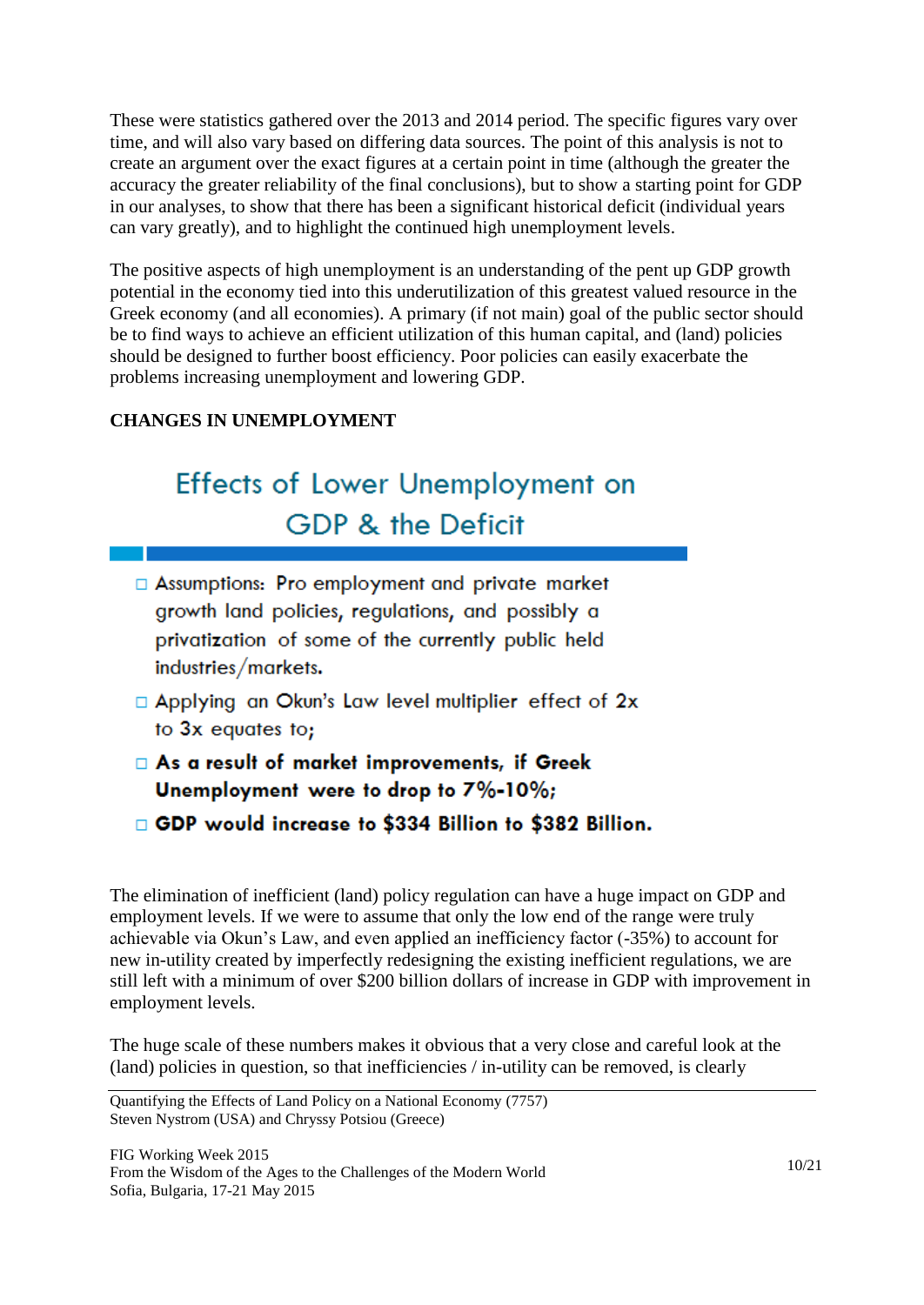warranted. There are many ways the understanding of the interrelationships can be expanded and refined for better accuracy, but the overall direction and general magnitude of the factors is undeniable.

#### **INEFFECIENT REGULATION OR POLICY IN GREECE**

The following pages will show a list of potentially inefficient (land) policies in Greece that contribute to the current high unemployment levels, and lower than optimal GDP production. These items will be discussed herein briefly, but that is not to say that a much more in-depth analysis and understanding of the issue is not warranted. This brief estimation of the effect of improving these policies is shown here to indicate "how much is at stake" by continuing with the current policy group in question. With an understanding of the potential cost of the policy, better decision making (cost benefit analysis) can be employed and it is more likely that policies with less inefficiency will be utilized wherever possible. Greater transparency regarding cost will help highlight where the largest problems are, and minimize the potential effects of governmental inertia or special influence group influence.

#### **INEFFECIENCY MODEL STEPS**

The first step in this simplified model is to estimate what percentage of the population will be affected by the policy in question. From this stage we then estimate what percentage of the value sector(s) (human capital, real estate, equity markets, personal property, etc.) is likely to be affected. At that point, a range of "loss in productivity" is estimated based on the likely impacts on decision making due to the specific policy. This arrives at an annual productivity loss estimate, which is then compared to how often this policy impact will apply, relative to a generally unconstrained market. This is then multiplied by the % of total "value" the sector has in relation to the overall national value total (40% for human capital and 20% for real estate is our base line but in actuality each country should be carefully analysed to refine these figures for the location in question). This then concludes to an annual efficiency loss due to the policy in question.

Clearly there are a great deal of estimates and ranges involved. There is also a much deeper set of interconnections between policy, public sector, social, financial, and broad market influence. They should be understood and analysed in great detail to refine and perfect the conclusions shown by the broader trends discussed herein, but the first step is the realization of how deep the hole really is, and how important to a national (the Greek) economy the efficiency maximization can be.

The following pages will show a set of policies and a simple inefficiency math calculation conclusion.

Quantifying the Effects of Land Policy on a National Economy (7757) Steven Nystrom (USA) and Chryssy Potsiou (Greece)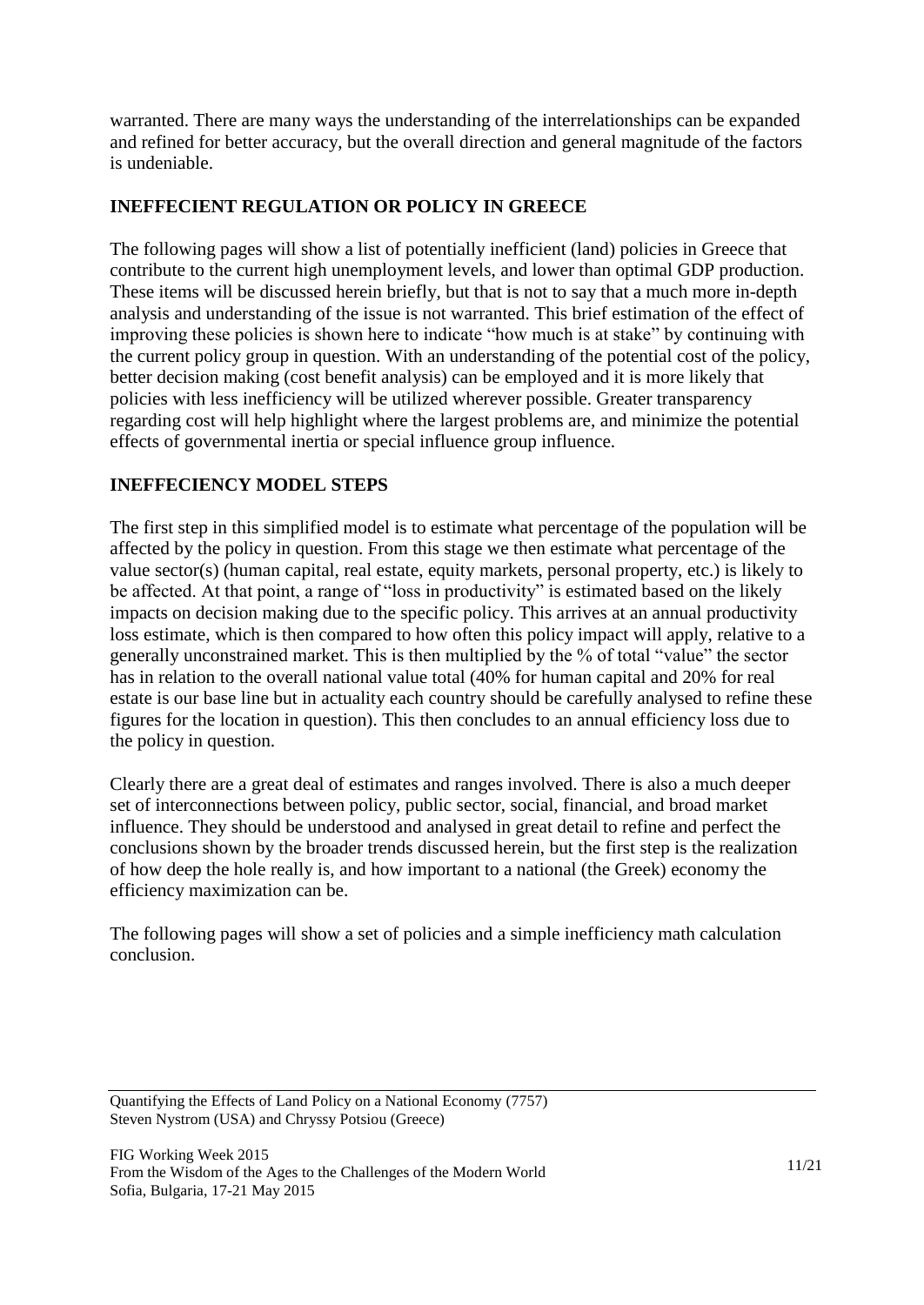# **Overly Complex Zoning Regulation**



## **Overly Complex Zoning Regulation**



Quantifying the Effects of Land Policy on a National Economy (7757 ) Steven Nystrom (USA) and Chryssy Potsiou (Greece)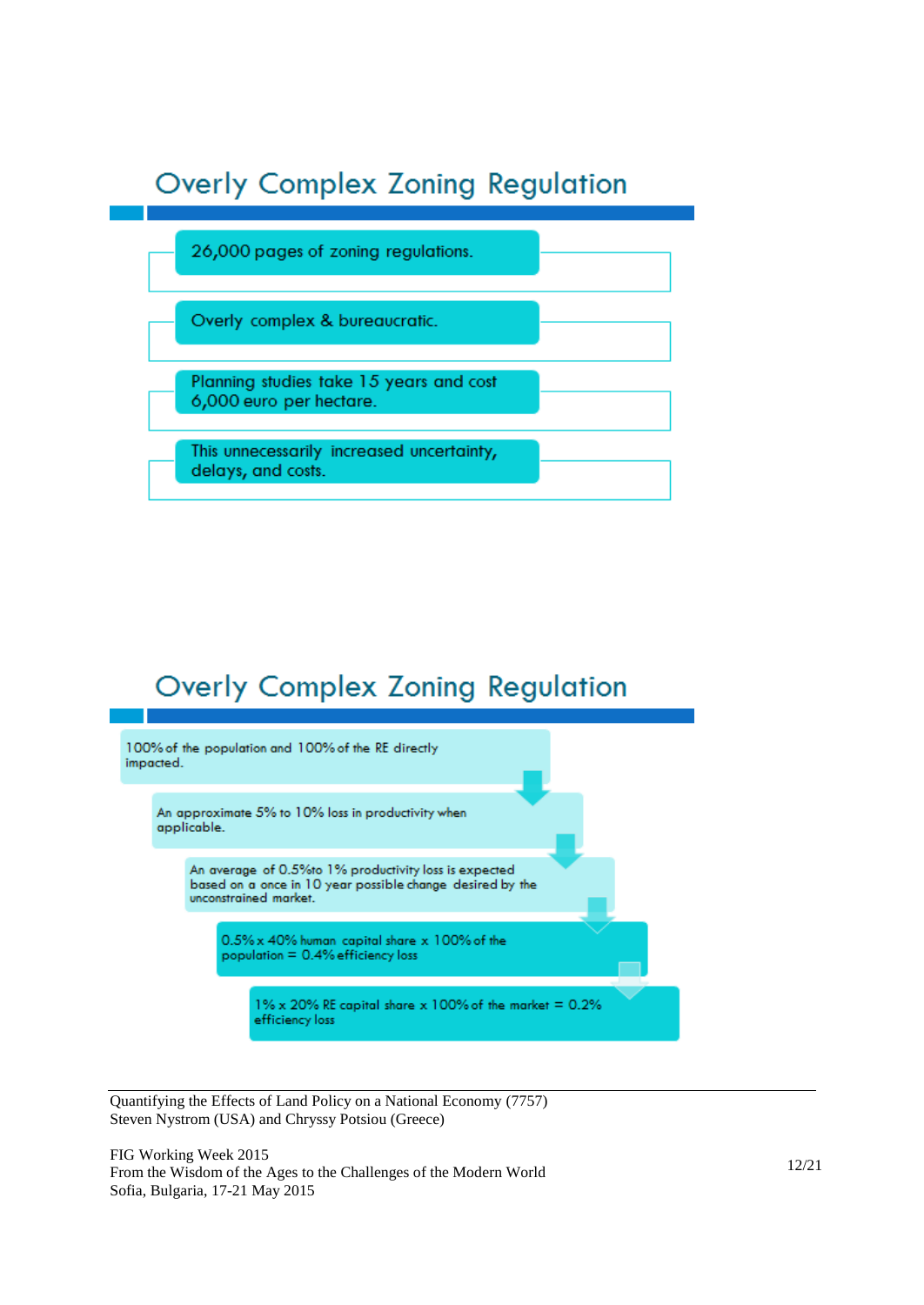### **Dead Capital and Informal Development**

- Can't sell (at more than 50% value?)
- $\Box$  Mortgage
- Difficulty inheriting
- □ Can't legally expand
- □ Human capital is much less mobile
- □ Corporate assets are much less mobile
- $\Box$  Can't tax
- **D** Uncertainty increased
- □ Can't register with cadaster
- $\Box$  Formalization has a high cost (7-20% of property value)
- $\Box$  Formalization permits are for 30 years only
- **D** Formalization increased uncertainty
- □ 1 million constructions are deemed illegal (and this excludes the 1.5 million with minor informalities); totaling about 72 billion euro in value.

### **Dead Capital and Informal Development**



Quantifying the Effects of Land Policy on a National Economy (7757 ) Steven Nystrom (USA) and Chryssy Potsiou (Greece)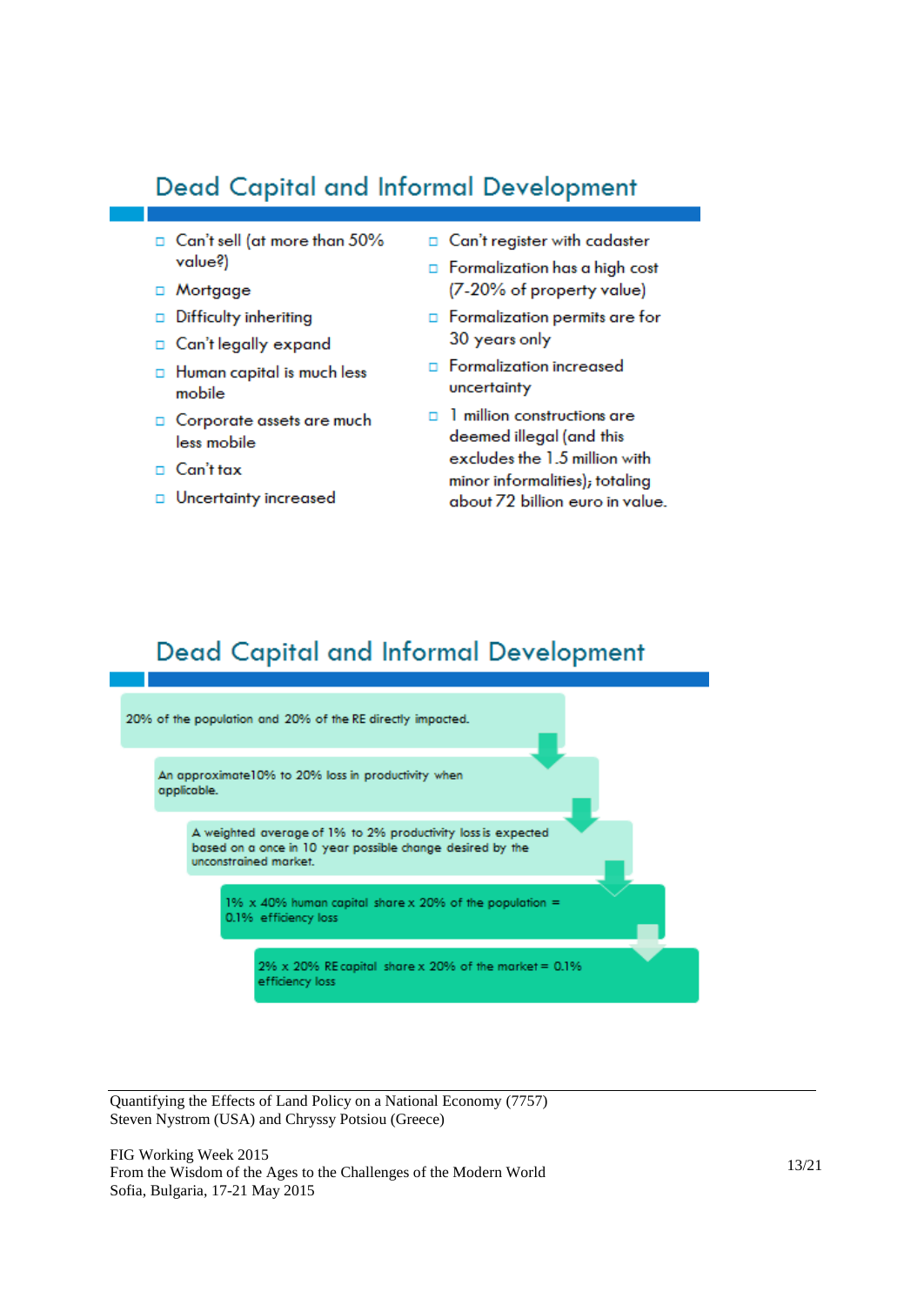## **Forest Land Policy Inefficiencies**

- $\Box$  48% of all land registered in the cadaster is informal since it has recently been claimed to be in new or historic forest lands
- $\Box$  State claims ownership rights.
- $\Box$  No construction can commence.
- $\Box$  There are no completed forest or coastal zone maps
- owners must prove chain of title back to 1884.
- $\Box$  There has been a history of significant corruption in this process.

### **Forest Land Policy Inefficiencies**

- Title chain research is a long costly process tending to rule out small and medium investors from the market.
- The state has often claimed land in suburbs, even land registered with services available, taxes being paid, and a resident in place for over 20 years.
- $\Box$  The presence of a forest (25% canopy) at any time in the past based on ortho photos from as far back as 1945 allow the government to make these claims to ownership.

Quantifying the Effects of Land Policy on a National Economy (7757 ) Steven Nystrom (USA) and Chryssy Potsiou (Greece)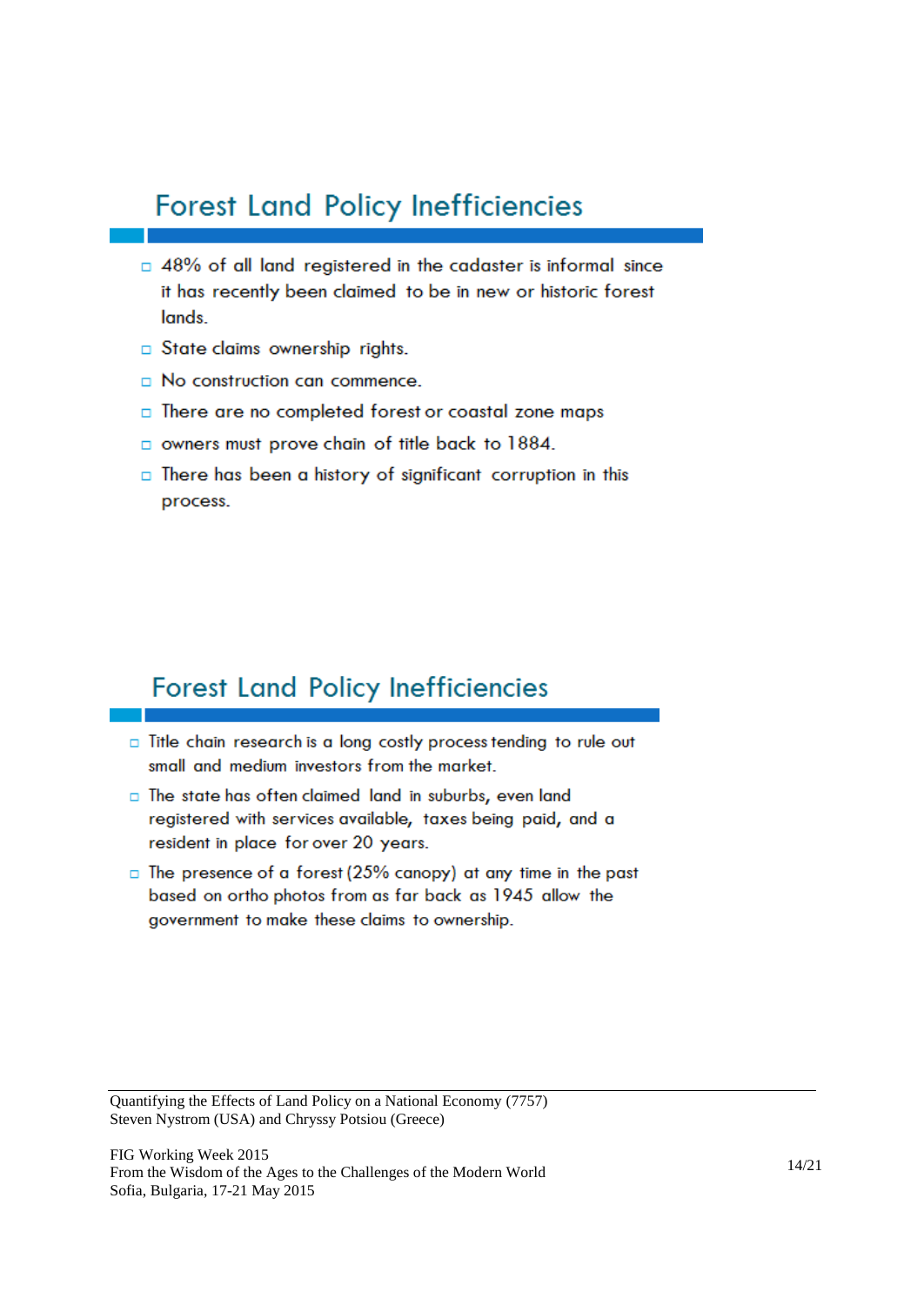# **Forest Land Policy Inefficiencies**

- a Rural land that is not cultivated may also "become" forest land and then the state can make claim. In informal & unplanned areas it can take 2-3 years for "possible" approvals for any construction, and denial is very possible.
- a Constructions are commonly built informally because of this.
- $\Box$  To build in unplanned areas requires up to 25 agencies, may take several years, often court decisions ruling our small players.
- $\Box$  The process is slow and the lack of spatial data (forest maps & coastal zone maps) makes it even longer when there is existing formal & informal development already in place.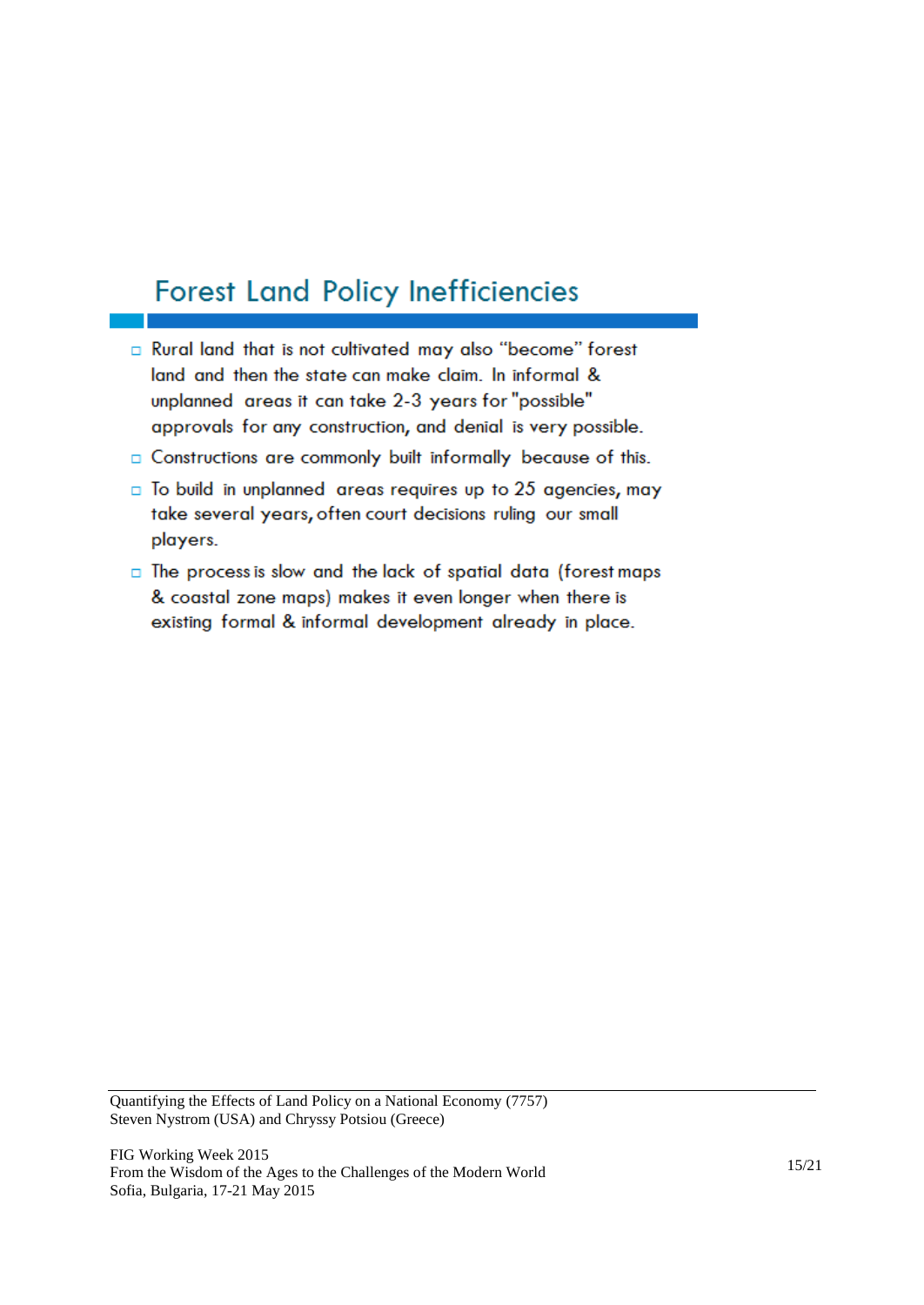# **Forest Land Policy Inefficiencies**

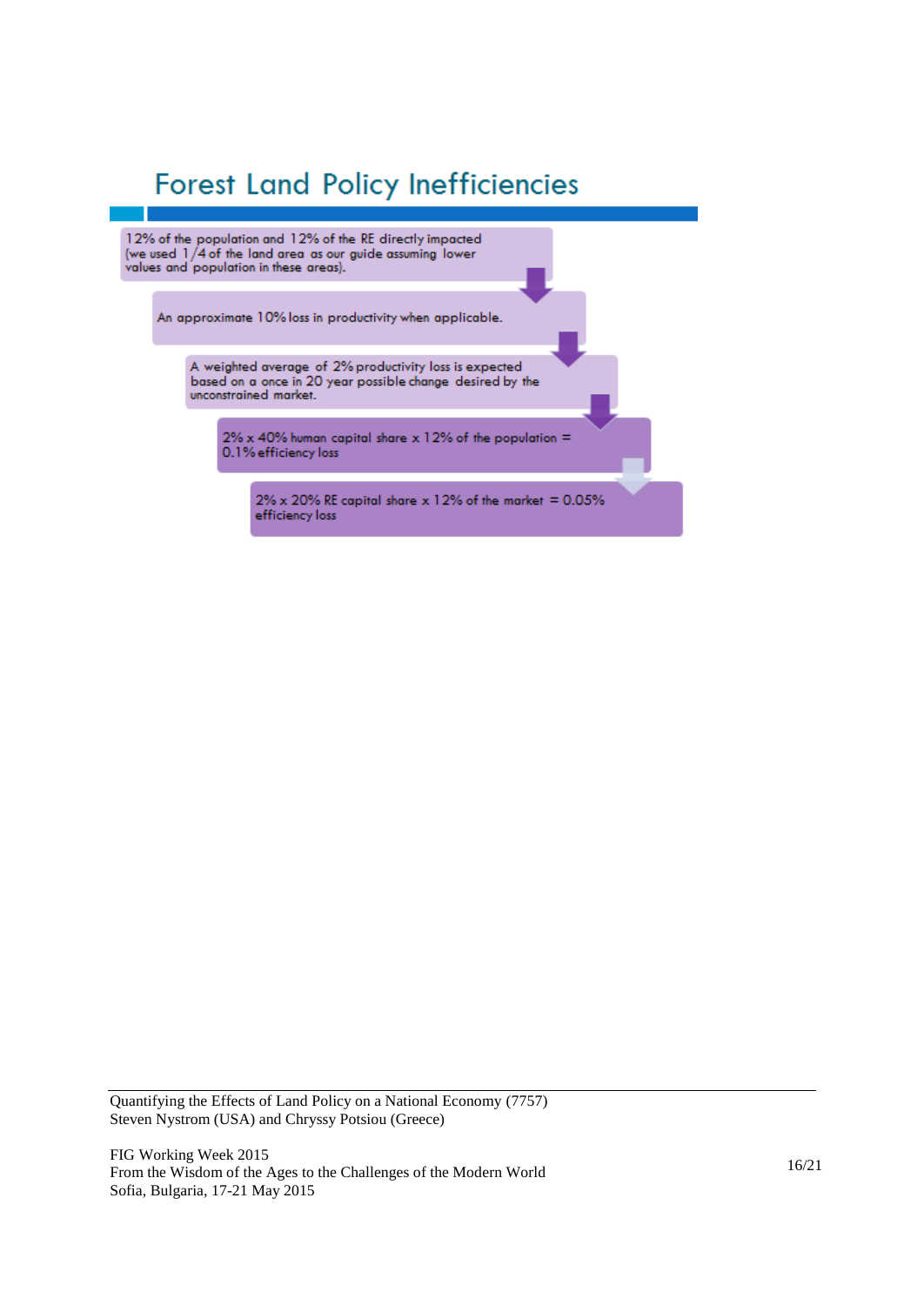## **Human Capital and Cost Inefficiencies**

- □ Real estate values are inflated due to mortgages only available in the planned areas, pushing the populations into the urban areas where they might not go were their mortgage options expanded.
- $\Box$  Engineering inspections for informalities are required for each transfer (increasing costs).

### **Human Capital and Cost Inefficiencies**



Quantifying the Effects of Land Policy on a National Economy (7757 ) Steven Nystrom (USA) and Chryssy Potsiou (Greece)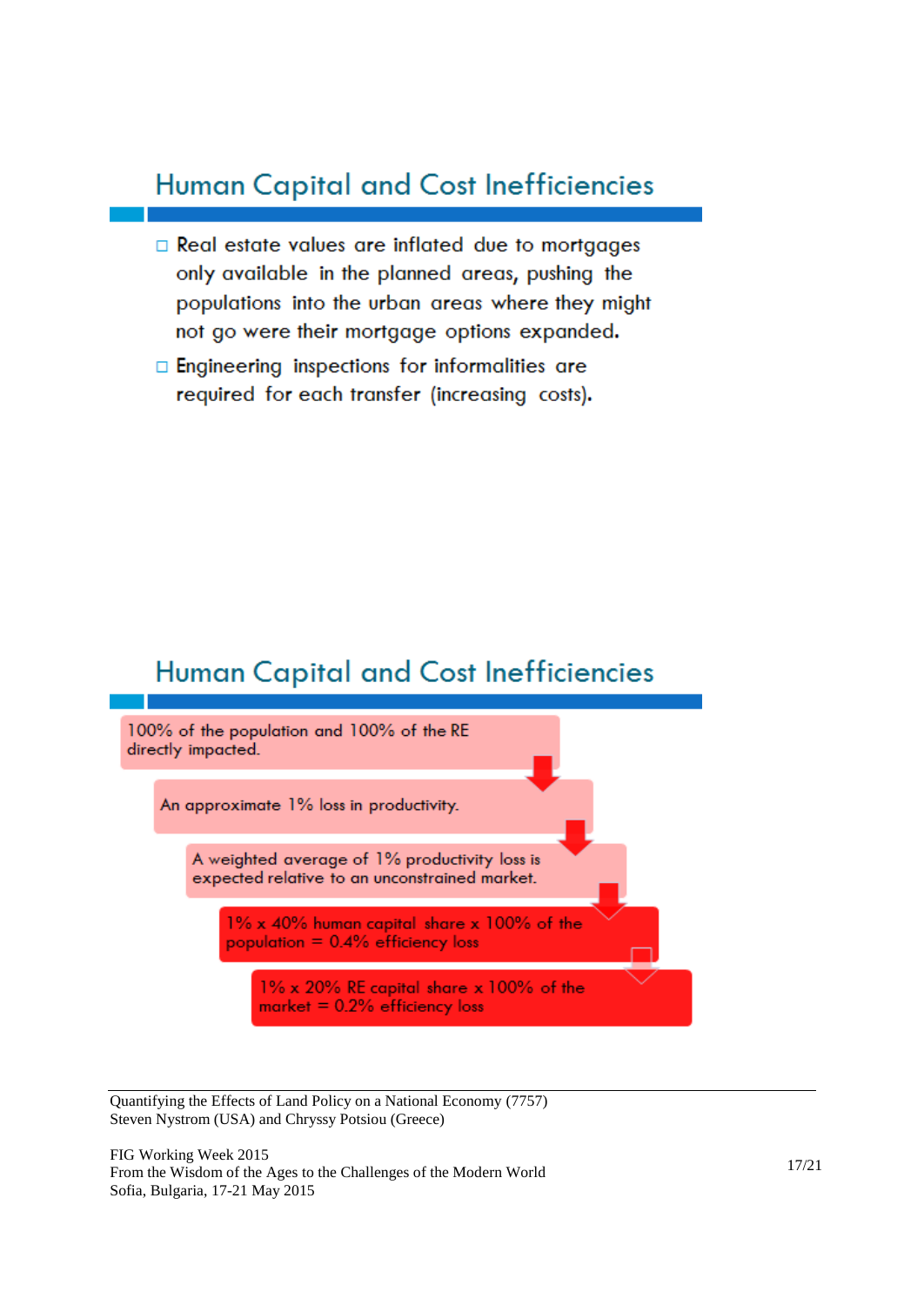## **Tax on New Construction**

There is a 23% tax due on all new constructions forcing up real estate values by raising the feasibility level for new constructions well above what is efficiently demanded by the market.

## **Tax on New Construction**



Quantifying the Effects of Land Policy on a National Economy (7757 ) Steven Nystrom (USA) and Chryssy Potsiou (Greece)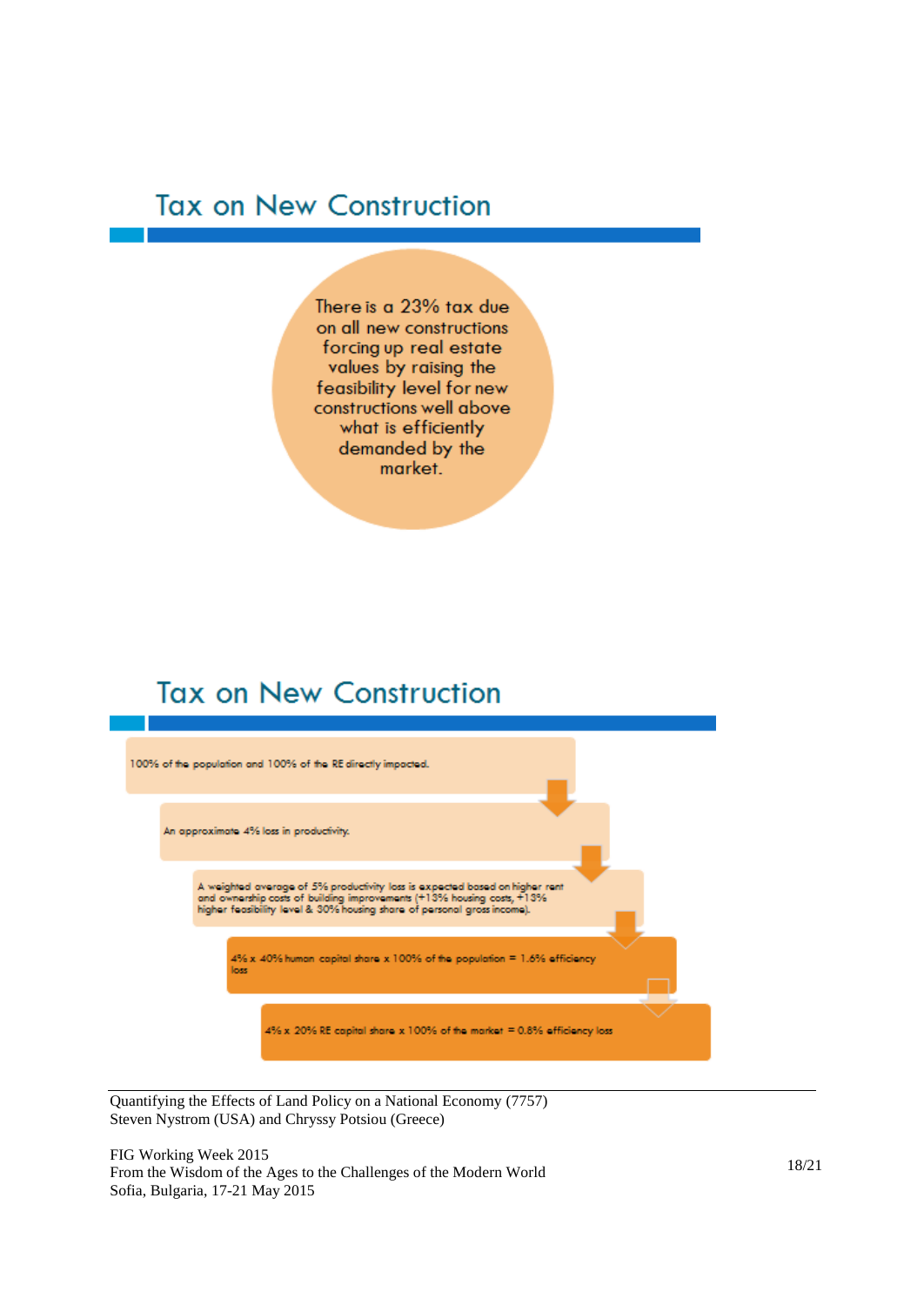### **MULTIPLICITIVE INEFFECIENCY FACTORS**

The effect of lost efficiency on GDP is a multiplicative function. Essentially, all of these factors are interrelated thus the inverse of each in-utility factor is multiplied to determine the composite in-utility or composite inefficiency factor (adding them would overstate the total).

We are also considering the likely short term effects of a portion of the GDP change as well as considering that the likely policy corrections to account for these inefficiencies will also be imperfect. To account for this, a downward pressure or dampening adjustment will be made to the final composite factor. This dampening factor is to account for the imperfect nature of the system in general, even when efficiency is realistically maximized (corruption, other related weak institutions, increased tax revenues gathered, costs to implement, etc.).

From a range of 0% to 50%, the Greek example is likely to face a 35% loss of efficiency factor implementing the policy corrections. This will be used to dampen the forecast benefits of the policy changes. This factor will also tend to dampen our estimated results, making them somewhat more conservative.

### **COMPOSITE INEFFECIENCY FACTOR AND CONCLUSION**

The composite inefficiency factor from the above policy weaknesses is a 1.1% loss in efficiency. We applied a 65% efficiency factor to this estimated (or a loss of 35% as described in the previous paragraph) showing the final composite factor to be 0.74%. This excludes the construction sector which may account for an additional 1.55% inefficiency all by itself.

We will apply an Okun's Law multiplier effect of 2X to 3X to these core composite factors to arrive at the annual GDP loss of 1.5% to 2.2%, plus an additional 3.1% to 4.6% for construction VAT alone.

The annual loss of GDP, based on the inefficiency factors as estimated herein, is *\$3.6 to \$5.3 billion US dollars*, and *an additional \$7.4 to \$11 billion* (based on a decrease from 23% to 3% in the Construction VAT).

### **EXTENDED ANALYSIS AND CORE LESSONS TO BE LEARNED**

We have performed a rather simple analysis to estimate the inefficiency factors inherent in several very specific policy issues. These were related to the effected percentage of the total value of the specific sector in the local economy and this was then applied to the scale of the economy via GDP. The result of this analysis is the GDP cost of the economic distortion effects. Minimizing the economic distortion will lower the unemployment levels while also increasing GDP and corresponding tax revenue.

Quantifying the Effects of Land Policy on a National Economy (7757) Steven Nystrom (USA) and Chryssy Potsiou (Greece)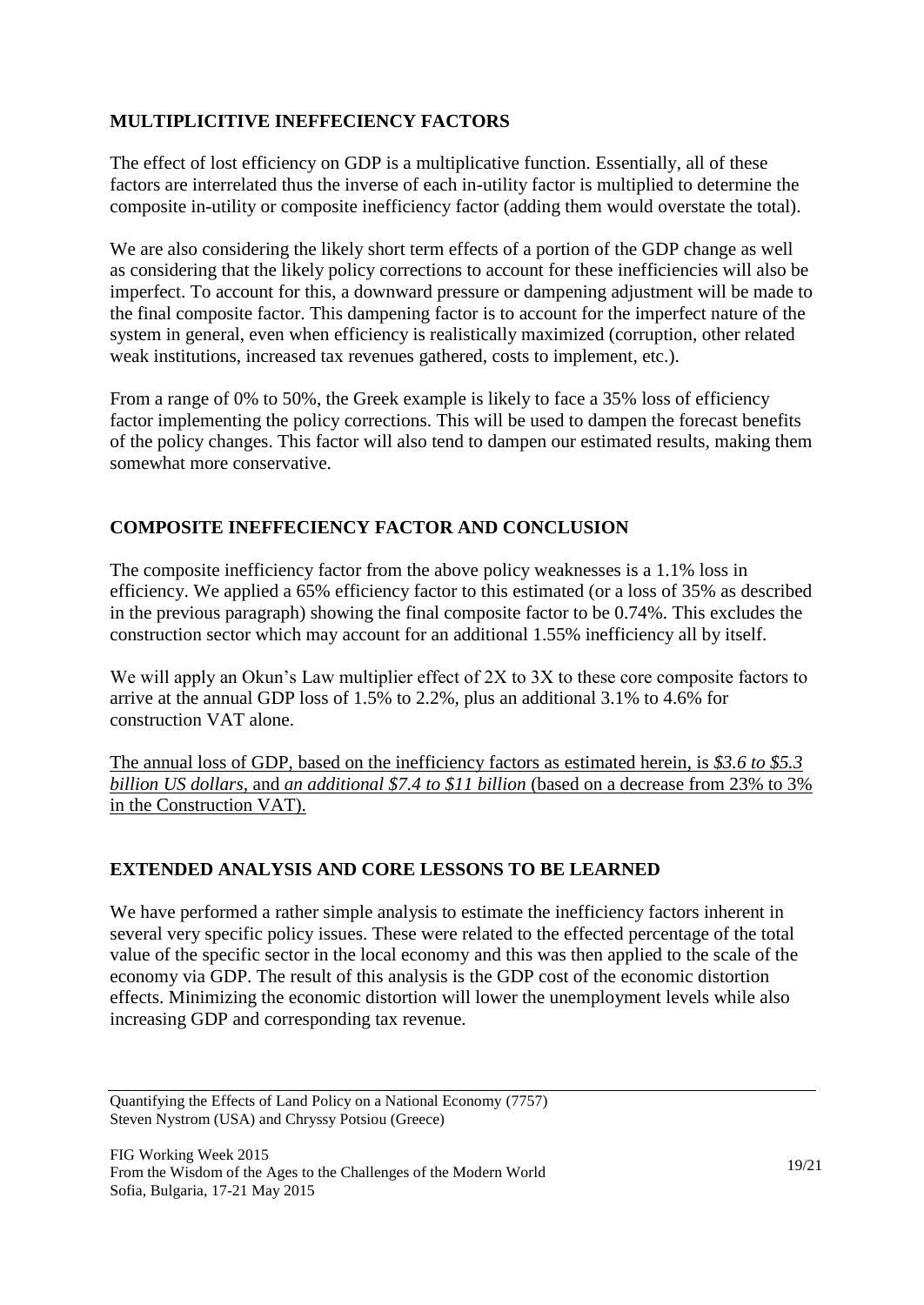The individual inefficiency estimates can be analysed and estimated more accurately with better and more detailed information. Additional policy factors also have in-utility issues, and possible solutions will have inefficiencies of their own. They should be estimated and understood to determine their relative merit. The basic parameters of the economy in question change over time, which alters the conclusions as well. Lastly, the predictive ability of the multiplier effect in this situation should be explored in greater detail.

The core lesson of this analysis should be:

| 1) | These inefficiency effects are incredibly important |
|----|-----------------------------------------------------|
| 2) | The magnitude of the effect on GDP can be estimated |
| 3) | Inefficiency impacting Human Capital can be huge    |
| 4) | Value sectors are interrelated                      |
| 5) | Land policy has very broad effect                   |

Discussion and refinement of all of the factors in this paper will be a very productive exercise. A very narrow and short range public disclosure / consideration of policy effects, costs, and benefits are fairly typical in the world given the national political realities. This is very likely to understate and distort the true impact of a given policy. It also routinely achieves suboptimal results.

The interconnection of value sectors, policy impact, logistical considerations, societal concerns, and institutional realities create a spider web of interrelationships. Much of this spider web of interrelationships can and should be mapped out mathematically with an eye to economic efficiency, minimizing economic distortion and political reality. A fairly good analysis of this spider web of mathematical economic interrelationships could result in the creation of a predictive model, relative to GDP and employment (and other market parameters), that any new or existing policy or broad market influence can be tested against. The value of a reasonably predictive model based on these connections could eclipse the benefits of even the billions of dollars of efficiency that can be added to an economy by effectively refining the existing policies in force. Thousands of man hours of time may be required to build this predictive model but with the billions of dollars at stake annually in even a fairly small economy, can we afford not to do so?